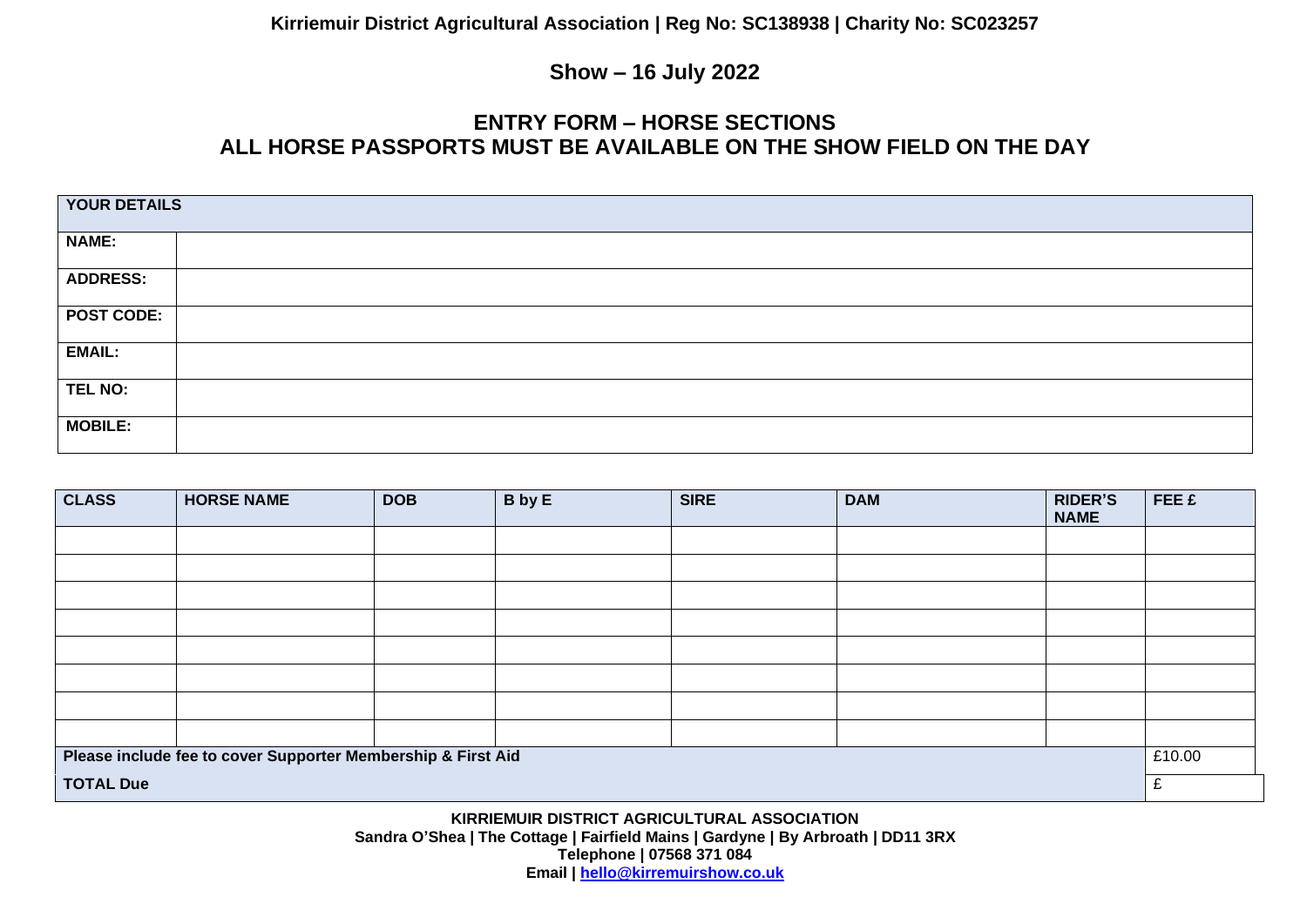**Kirriemuir District Agricultural Association | Reg No: SC138938 | Charity No: SC023257**

## **Show – 16 July 2022**

## **ENTRY FORM – HORSE SECTIONS ALL HORSE PASSPORTS MUST BE AVAILABLE ON THE SHOW FIELD ON THE DAY**

#### **EQUINE FLU POLICY**

**Only ponies/horses with up-to-date vaccinations will be allowed to enter the show field. Please DO NOT bring unvaccinated horses to the show field. Passports with vaccinations must accompany horses and should be available for spot checks. Thank you for your cooperation.**

| I/We hereby confirm that I/We have read the Show Rules and that I/We agree to abide by all the association rules and regulations and the Health & Safety of the<br>public attending the event at all times.                      |                                                                                                        |  |  |  |  |
|----------------------------------------------------------------------------------------------------------------------------------------------------------------------------------------------------------------------------------|--------------------------------------------------------------------------------------------------------|--|--|--|--|
| Signed:                                                                                                                                                                                                                          |                                                                                                        |  |  |  |  |
| Date:                                                                                                                                                                                                                            |                                                                                                        |  |  |  |  |
| <b>GENERAL DATA PROTECTION REGULATION (GDPR)</b>                                                                                                                                                                                 |                                                                                                        |  |  |  |  |
|                                                                                                                                                                                                                                  | Entry data is held both as a hard copy (paper) and electronically (on computer) by the Show Secretary. |  |  |  |  |
| We keep personal data so that we can contact entrants regarding KDDA business, for example, information about the show, events, meetings<br>etc and occasionally information which we believe may be of interest to our members. |                                                                                                        |  |  |  |  |
| We DO NOT share member's data with any other organisation or third parties.                                                                                                                                                      |                                                                                                        |  |  |  |  |
| Please tick the box if you agree that KDDA can use your personal data as described above.                                                                                                                                        |                                                                                                        |  |  |  |  |
| NB: Under the GDPR legislation, you can withdraw permission for KDDA to hold your data at any time but we would no longer be able to contact you and<br>keep you informed of KDDA activities.                                    |                                                                                                        |  |  |  |  |
| Signed:                                                                                                                                                                                                                          |                                                                                                        |  |  |  |  |
| Date:                                                                                                                                                                                                                            |                                                                                                        |  |  |  |  |

**KIRRIEMUIR DISTRICT AGRICULTURAL ASSOCIATION Sandra O'Shea | The Cottage | Fairfield Mains | Gardyne | By Arbroath | DD11 3RX Telephone | 07568 371 084 Email | [hello@kirremuirshow.co.uk](mailto:hello@kirremuirshow.co.uk)**